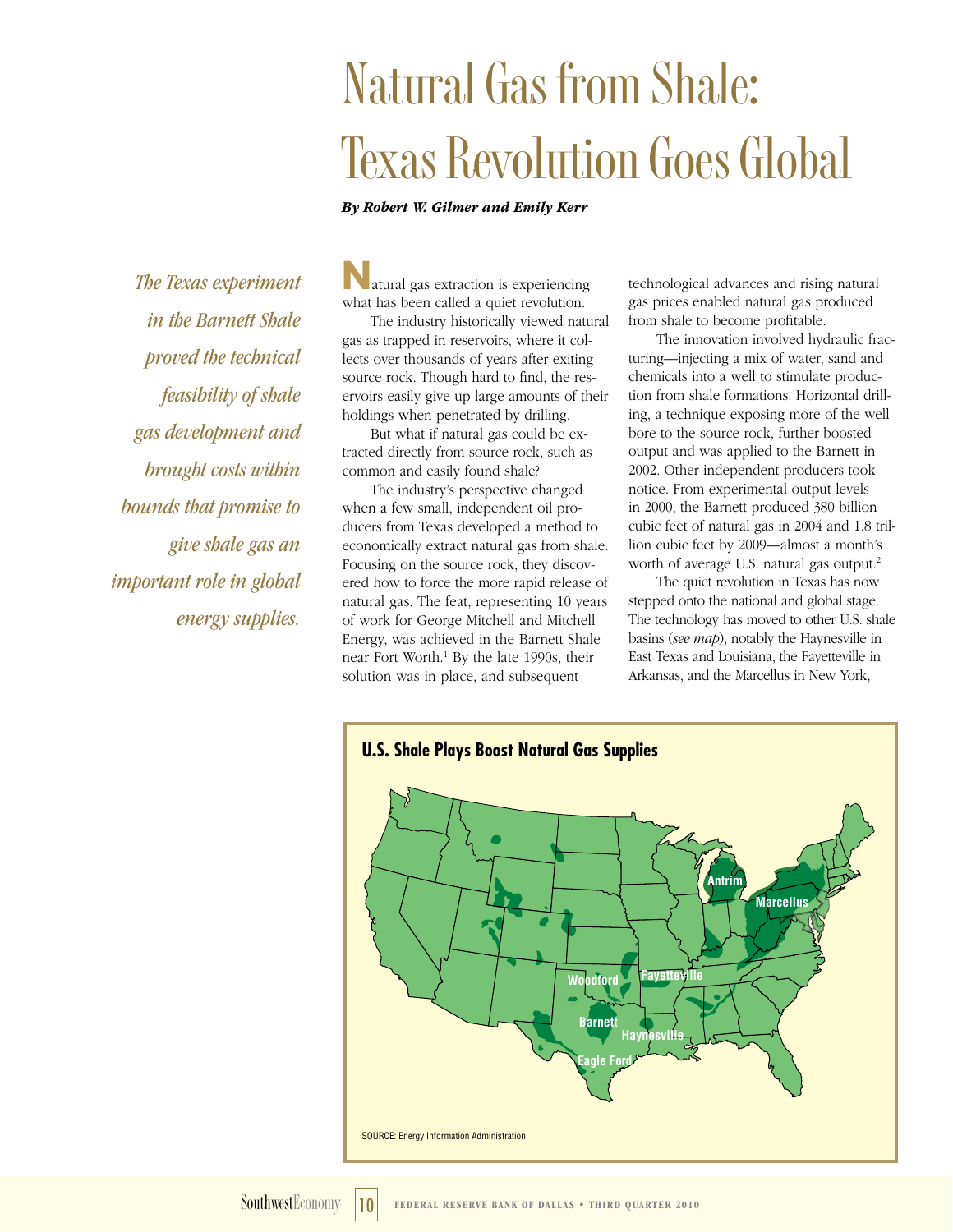Pennsylvania, Ohio and West Virginia. The Potential Gas Committee, official arbiter of the U.S. natural gas resource base, recently expanded its estimate of technically recoverable U.S. natural gas by more than one-third—virtually all of the increase due to new shale technology.3 The newfound supply will likely lower the price outlook and price volatility of natural gas while improving its competitiveness with other energy options.

The technology also spurred investment from the largest producers, such as Exxon Mobil, BP and Shell, which purchased major stakes in the pioneering independents, partly to learn more. A long list of companies from abroad also arrived: Mitsui from Japan, Statoil from Norway, BG Group from Britain, Total from France and Reliance Industries from India. Statoil, for example, hopes to carry the technology to countries such as Hungary, Poland, Austria and China.

# **Texas Leads Production**

Texas leads the nation in natural gas production, and its position is unlikely to be eclipsed any time soon. The state accounted for more than 70 percent of U.S. shale output in 2008.<sup>4</sup> Shale gas makes up 20 percent of the U.S. supply, up from 1 percent in 2000. Some believe it could exceed 50 percent by 2030.<sup>5</sup> States such as Pennsylvania and New York have become

viable energy producers because of their shale resources and proximity to major northeastern markets.

The Barnett Shale in Texas is the nation's largest natural-gas-producing area though the state has other important shale plays, such as Eagle Ford in South Texas and Haynesville, which are rapidly developing into major fields and bringing billions of dollars of household earnings and tens of thousands of new jobs through direct expenditures on drilling and related multipliers.

### **Unconventional Reserves Climb**

Natural gas occurs over time and can become locked in structural traps or in the earth's strata, where sealed rock creates a reservoir for hydrocarbons (*Figure 1*). This conventional natural gas flows easily to the surface once drilling penetrates the pocket.

Unconventional resources, such as tight sands, coal-bed methane and gas shales, are more difficult to exploit. Natural gas in tight sands is trapped in sandstone and limestone, which have low permeability. Production often depends on using natural fissures in the rock. Coal-bed methane can be exploited specifically for this natural gas because coal is a weak, already highly fractured rock. Additional stimulation by hydraulic fracturing creates a rapid flow of gas from the coal that can be captured. Shale is a soft, impermeable rock that is easily

*Conventional natural gas flows easily to the surface once drilling penetrates the pocket. Unconventional resources, such as tight sands, coal-bed methane and gas shales, are more difficult to exploit.*

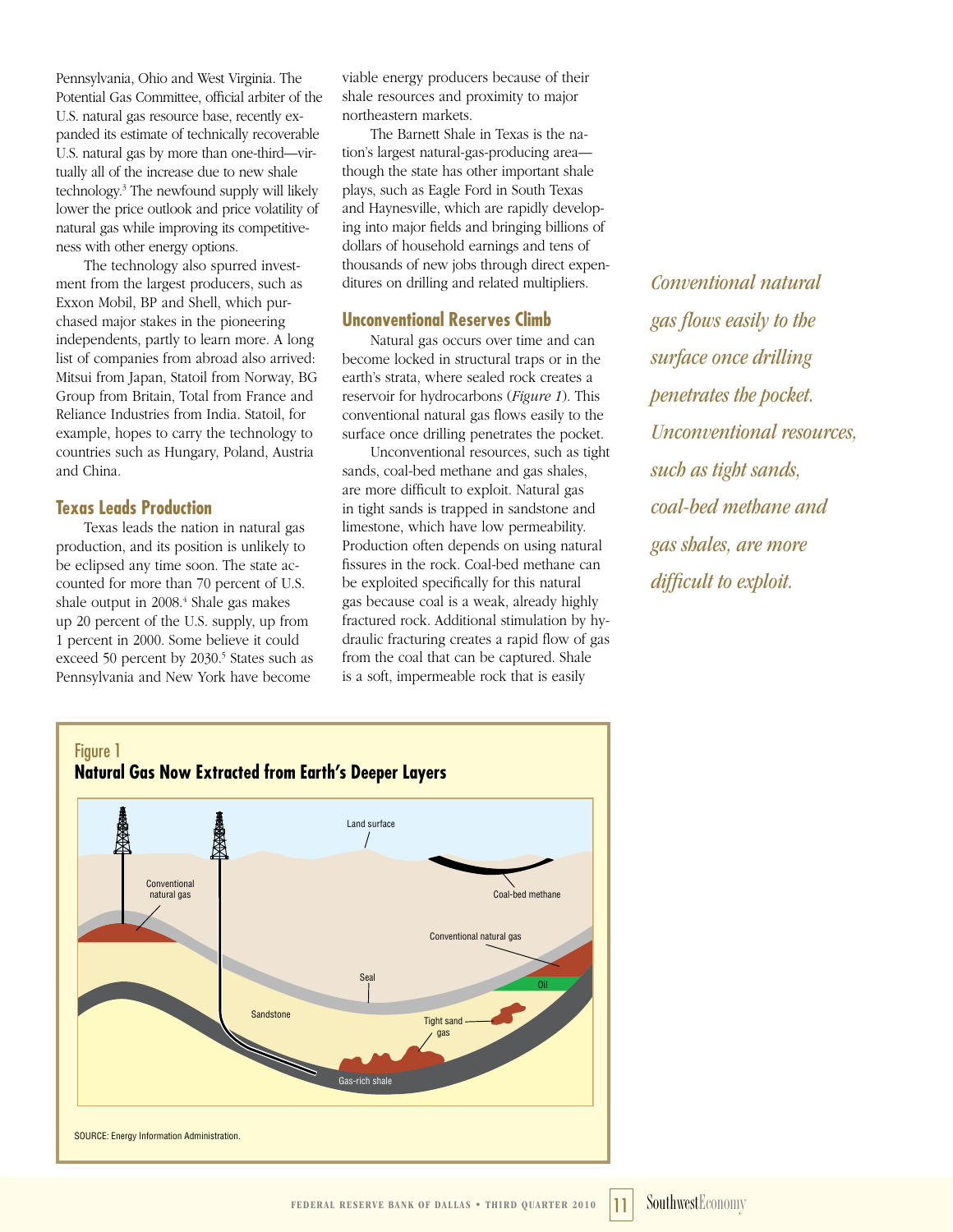*U.S. shale gas reserves rose from almost zero in 2000 to 32.8 trillion cubic feet (Tcf) in 2008, and Texas contributed 21.6 Tcf, virtually all from the Barnett.*

broken, but freeing the natural gas from it is more difficult. The use of hydraulic fracturing combined with horizontal drilling has reduced extraction costs, greatly enhancing natural gas recovery.

U.S. proven reserves—or the supply of natural gas that can be produced at current prices—increased 38 percent from 2000 to 2008, with more than half of that addition coming from unconventional resources. U.S. shale gas reserves rose from almost zero in 2000 to 32.8 trillion cubic feet (Tcf) in 2008, and Texas contributed 21.6 Tcf, virtually all from the Barnett. Outside the state, shale reserves were concentrated in Oklahoma (Woodford), Arkansas (Fayetteville) and Michigan (Antrim).

The 2008 reserve estimates illustrate how fast shale's prospects are changing. Two years ago, there were no significant reserves in south Texas, where the Eagle Ford Shale recently blossomed, and there were small reserves in the Haynesville Shale. Extraordinary leasing activity and initial drilling have occurred over the past two years in the Marcellus Shale in the Appalachian region, though 2008 estimates show no reserves in the area. Large additions to the calculation are likely as the numbers are updated.

#### **Calculating Exploration Costs**

Whether the cost of recovering natural gas from shale can be justified is a subject of debate. Shale drilling is very different from conventional exploration. It's costlier because of horizontal drilling and additional fracturing, but the high initial expense is offset by an absence of exploration risk. There is no hitor-miss drilling for a reservoir; shale deposits are well-defined and easily located.

Delivering natural gas to the wellhead usually costs \$4 to \$8 per thousand cubic feet (Mcf). Engineers have tried to narrow this generally accepted range but have run into complications. One is evolving technology. Most shale production has been in the Barnett, and it is unclear how well tools developed there will travel elsewhere. Another is uncertainty about volumes and the timing of delivery. Shale wells yield very high volumes at first, but production rates fall rapidly during the first year and stabilize in the following years. This initial decline rate varies from 50 percent in the Barnett to 80 percent in the Fayetteville.

Nevertheless, the industry has recently seen large increases in drilling amid depressed natural gas prices. The recession

curtailed demand for natural gas from all sources and cut its price. But by July 2009, producers resumed drilling, with new activity mostly involving shale. Last April, 283 additional rigs were searching for gas in the U.S., with 257 of them drilling horizontally, mostly in shale.<sup>6</sup>

What stimulated this shale activity? The average wellhead price of natural gas during this period was \$3.98 per Mcf, compared with the \$6.02 average that prevailed in the five-year period before the latest recession. A sharp increase in shale-directed drilling at a price below \$4 does not necessarily indicate that natural gas can be produced from shale this inexpensively. The price was probably too low to reflect the full cost of production including leasing, drilling and transportation.

Much of this drilling was based on hedges that locked in the higher prices of the previous winter. Further, many producers in the Haynesville and Marcellus recently bought expensive leases that needed to be secured by drilling. This cycle's resiliency is illustrated by the fact that gas production never fell during the recession (*Chart 1*). Despite the sharp decline in overall drilling, producers brought on one high-volume shale well after another, responding to incentives perhaps not wellreflected in the market price.

#### **Environmental Reviews Under Way**

Several environmental issues complicate shale gas production, with possible drinking water contamination perhaps the most compelling. There is concern that the fluid used in hydraulic fracturing—typically a mixture of 99 percent water and sand and 1 percent chemicals—is toxic and could seep into underground aquifers or contaminate surface water.

Risks are mitigated by well construction requirements calling for steel piping to be cemented into place with multiple casings to ensure groundwater is protected during all phases of operations. Shale is found far underground (7,000 feet in the Barnett, 10,000 feet in the Haynesville and 4,000 feet in the Marcellus), providing thousands of feet of impermeable rock between freshwater aquifers and the fracturing process. Most drilling fluid is recovered before production begins and, depending on its composition, disposed of via surface discharge, commercial facilities or disposal wells.

States such as Texas, Louisiana and Oklahoma have long been home to oil and natural gas exploration, and hydraulic frac